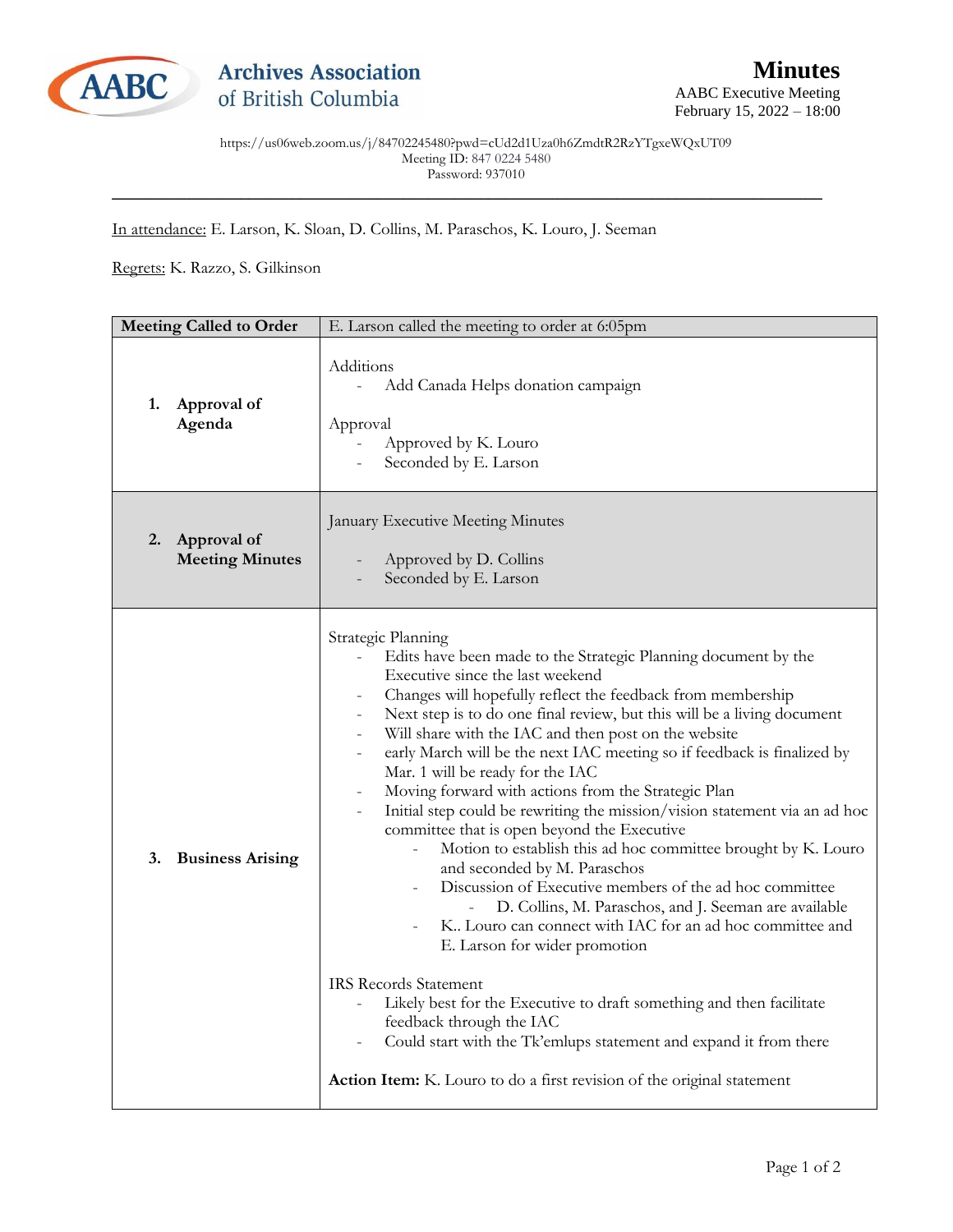

https://us06web.zoom.us/j/84702245480?pwd=cUd2d1Uza0h6ZmdtR2RzYTgxeWQxUT09 Meeting ID: 847 0224 5480 Password: 937010

| Action Item: Executive to review the new draft statement                                                                                                                                                                                                                                                                                                                                                                                                                                     |
|----------------------------------------------------------------------------------------------------------------------------------------------------------------------------------------------------------------------------------------------------------------------------------------------------------------------------------------------------------------------------------------------------------------------------------------------------------------------------------------------|
| Virtual RoundTeas<br>Had some issues with the Zoom link for the RoundTea on precarity<br>Had 25 attendees<br>Difficult, but good discussion<br>L. Glandt and K. Louro interested in thank you cards and a small gift or<br>honorarium<br>Have budget to provide gift cards to speakers                                                                                                                                                                                                       |
| Updating the BC Thesaurus<br>L. Glandt finished the first draft with her dedicated project hours<br>Cleaned up the language<br>L. Glandt will be in touch with the IAC to get their feedback and<br>contribution                                                                                                                                                                                                                                                                             |
| <b>Technology Committee</b><br>Would like the Programs Commitee feedback specifically because it<br>would be split out from their portfolio<br>Programs Committee has concerns because of the challenge of getting<br>and retaining volunteers<br>Technology Committee could be a long-term project<br>Table this item for later as it will be covered in the Strategic Plan                                                                                                                 |
| Webinar Pricing<br>Based on the budget, it would be a good idea to raise the webinar rates<br>Previously discussed raising the costs for non-membership rates to<br>incentivize membership<br>Executive agrees to this in principle and will address at the budget<br>meeting                                                                                                                                                                                                                |
| LAC Legal Deposit<br>LAC Legal Deposit Division reached out about receiving copies of the<br><b>AABC</b> Newsletter<br>Could add a disclaimer moving forward to let people know that the<br>information is on the website and through LAC, but they are interested<br>in all historical issues<br>There is a copyright statement on the old newsletter issues<br>If they want to share our materials, that is good<br>Some confusion over us not being a publisher with a formal publication |
| Action item: E. Larson to ask M. Haligowski to add a copyright statement to the<br>latest newsletter                                                                                                                                                                                                                                                                                                                                                                                         |
| <b>Action item:</b> E. Larson to follow up with LAC                                                                                                                                                                                                                                                                                                                                                                                                                                          |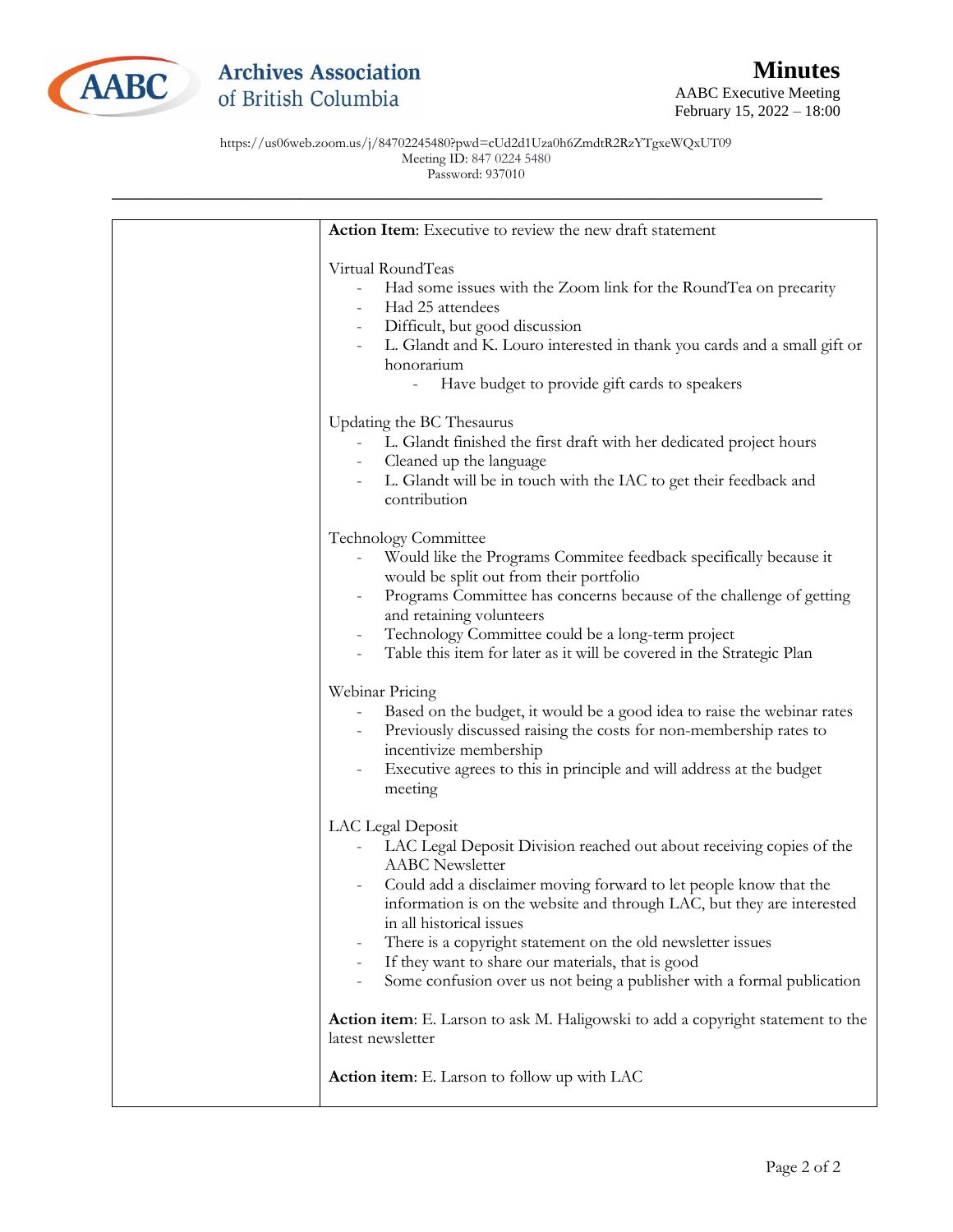

https://us06web.zoom.us/j/84702245480?pwd=cUd2d1Uza0h6ZmdtR2RzYTgxeWQxUT09 Meeting ID: 847 0224 5480 Password: 937010

|                                                                 | AGM<br>K. Sloan has gotten questions about the AGM<br>$\sim$<br>Have to schedule something before April 30<br>$\blacksquare$<br>Will need to get the reporting done<br>No by-law changes, but would require one month's notice<br>Have everything finalized<br>Will aim to schedule something for the last week of April, likely Tuesday                                                                                                                                                                                                                                                                                                                                                                                                                                                                                                                                                                                                                                                                                                     |
|-----------------------------------------------------------------|----------------------------------------------------------------------------------------------------------------------------------------------------------------------------------------------------------------------------------------------------------------------------------------------------------------------------------------------------------------------------------------------------------------------------------------------------------------------------------------------------------------------------------------------------------------------------------------------------------------------------------------------------------------------------------------------------------------------------------------------------------------------------------------------------------------------------------------------------------------------------------------------------------------------------------------------------------------------------------------------------------------------------------------------|
|                                                                 | or Thursday evening<br><b>Action item:</b> E. Larson to send out the AGM reporting deadlines<br>Action item: E. Larson to schedule the AGM                                                                                                                                                                                                                                                                                                                                                                                                                                                                                                                                                                                                                                                                                                                                                                                                                                                                                                   |
| <b>President's Report</b><br>4.                                 | Technology Register<br>Met with BC Central Regional Reps and they are interested in the<br>technology register<br>D. Collins working on setting up a Google space for the tech register<br>document that regional reps can circulate amongst membership<br>Action item: D. Collins to follow up with other regional reps<br>Action item: D. Collins to set up the technology register<br>Reviving the Fonds D'Archives Journal (ASA)<br>M. Paraschos able to help out if we are interested in pursuing<br>Was identified as a low priority in the strategic planning process<br>Could encourage people to submit to the newsletter instead<br>Ask about this at the AGM to see if there is interest, given the level of<br>work and commitment required to start up a journal<br>Action item: D. Collins to connect with M. Paraschos over email<br><b>GLAM</b><br>No updates<br>Upcoming budget for the GLAM group can be used for the BC HERN<br>fund<br><b>Action item:</b> D. Collins to reach out to the new Executive Director of BCMA |
| Vice-President<br>5.<br>and Programs<br><b>Committee Report</b> | Programs Committee/EAS Updates<br>3 disaster kits have been mailed out to UVic, UNBC, and L. Glandt<br>Had an inquiry from the Okanagan about why that region didn't get one<br>$\qquad \qquad -$<br>so could consider it as an additional region moving forward<br>If there is additional budget, can consider creating a 4th kit for<br>the Okanagan<br>Programs Committee has been updated on the Strategic Plan<br>L. Glandt and L. Snider have submitted work plans and budgets for the                                                                                                                                                                                                                                                                                                                                                                                                                                                                                                                                                 |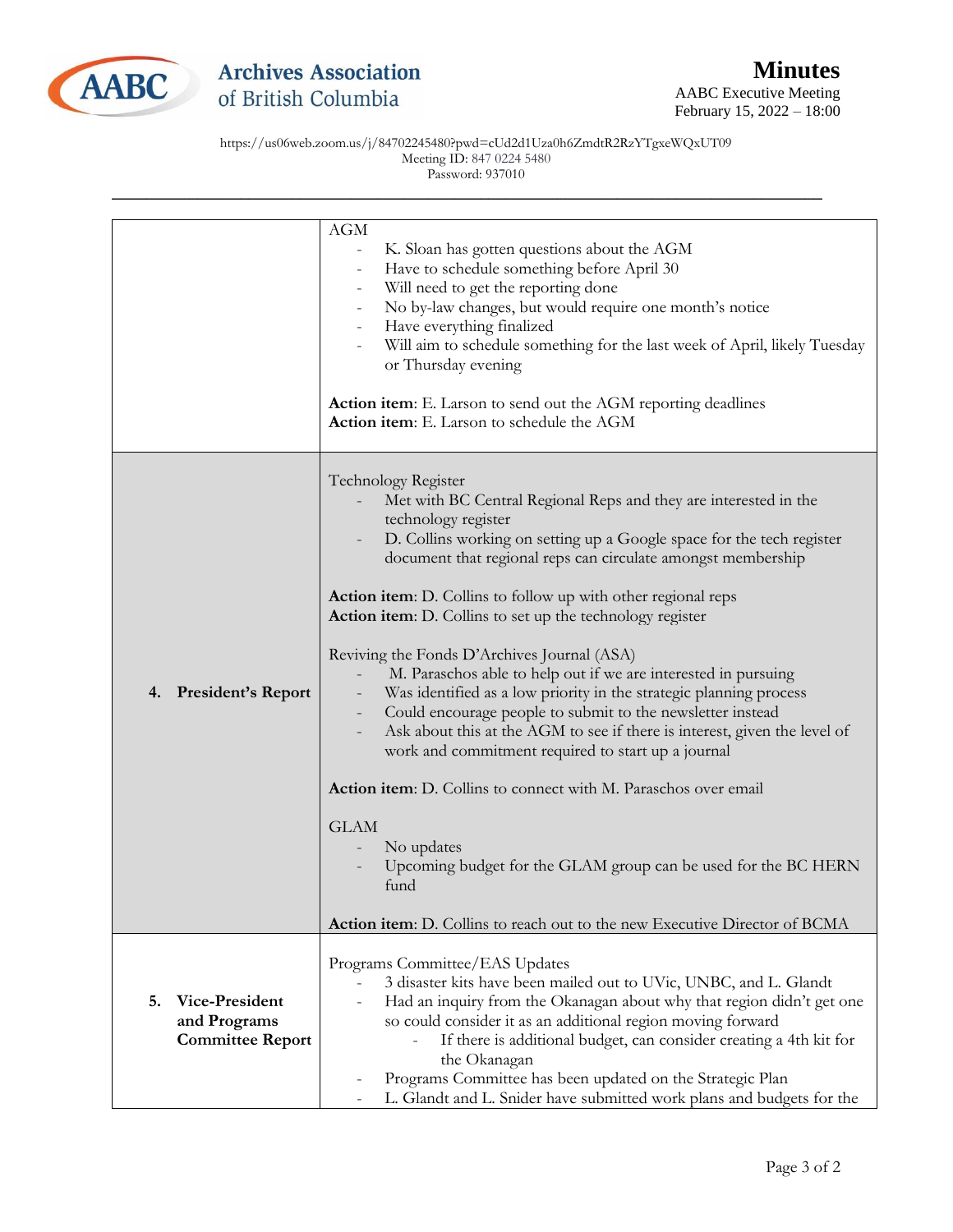

## **Archives Association** of British Columbia

AABC Executive Meeting February 15, 2022 – 18:00

https://us06web.zoom.us/j/84702245480?pwd=cUd2d1Uza0h6ZmdtR2RzYTgxeWQxUT09 Meeting ID: 847 0224 5480 Password: 937010

| next year, which will be discussed at the budget meeting on Feb. 20<br>L. Snider is struggling with keeping up with MemoryBC submissions<br>J. Morrison asking if a group of dedicated<br>individuals/institutions could get direct access to upload<br>themselves . Program Committee interested in this idea<br>Could focus L. Snider's hours on helping smaller organizations<br>$\qquad \qquad -$<br>while larger organizations manage their own work<br>It is a good idea, but potential concern that MemoryBC would<br>$\overline{\phantom{0}}$<br>then skew heavily towards larger institutions. Not a barrier<br>because content is being submitted either way.<br>Will need to establish transparent criteria for who can be given<br>access (based on training, years of experience working with the<br>system, etc.)<br>L. Snider interested in doing more MemoryBC workshops,<br>$\qquad \qquad -$<br>particularly heading into the summer student season<br>L. Glandt taught introduction to archival preservation, which had 27<br>registrants<br>L. Glandt's Introduction to archival practice (April 2022) has opened<br>registration<br>L. Glandt finished work on the BC Thesaurus and sent it to the IAC for<br>their feedback<br>L. Snider has stepped down from the AAO<br>$\overline{\phantom{a}}$<br>L. Glandt's EAS equivalent position in Ontario has been cancelled. Role<br>no longer exists through AAO so we may see an increase in interest<br>Should expect an increase in EAS hours this year and this will<br>be reflected in the budget<br>Submitted a grant to the BC Arts Council for the Introduction to<br>Indigenous Archives workshops<br>L. Glandt preparing for the Blue Quills certificate program<br>S. Gilkinson informed K. Sloan that there is outstanding budget for the<br>EAS from this fiscal year<br>If there is outstanding money for supplies, consider putting it |
|--------------------------------------------------------------------------------------------------------------------------------------------------------------------------------------------------------------------------------------------------------------------------------------------------------------------------------------------------------------------------------------------------------------------------------------------------------------------------------------------------------------------------------------------------------------------------------------------------------------------------------------------------------------------------------------------------------------------------------------------------------------------------------------------------------------------------------------------------------------------------------------------------------------------------------------------------------------------------------------------------------------------------------------------------------------------------------------------------------------------------------------------------------------------------------------------------------------------------------------------------------------------------------------------------------------------------------------------------------------------------------------------------------------------------------------------------------------------------------------------------------------------------------------------------------------------------------------------------------------------------------------------------------------------------------------------------------------------------------------------------------------------------------------------------------------------------------------------------------------------------------------------------------------------------|
| towards another disaster kit                                                                                                                                                                                                                                                                                                                                                                                                                                                                                                                                                                                                                                                                                                                                                                                                                                                                                                                                                                                                                                                                                                                                                                                                                                                                                                                                                                                                                                                                                                                                                                                                                                                                                                                                                                                                                                                                                             |
|                                                                                                                                                                                                                                                                                                                                                                                                                                                                                                                                                                                                                                                                                                                                                                                                                                                                                                                                                                                                                                                                                                                                                                                                                                                                                                                                                                                                                                                                                                                                                                                                                                                                                                                                                                                                                                                                                                                          |
| Action item: K. Sloan to check in with L. Snider on criteria for users working in<br>MemoryBC<br>Action item: K. Sloan to follow up with S. Gilkinson and L. Glandt on the<br>outstanding EAS hours                                                                                                                                                                                                                                                                                                                                                                                                                                                                                                                                                                                                                                                                                                                                                                                                                                                                                                                                                                                                                                                                                                                                                                                                                                                                                                                                                                                                                                                                                                                                                                                                                                                                                                                      |
| Conference committee                                                                                                                                                                                                                                                                                                                                                                                                                                                                                                                                                                                                                                                                                                                                                                                                                                                                                                                                                                                                                                                                                                                                                                                                                                                                                                                                                                                                                                                                                                                                                                                                                                                                                                                                                                                                                                                                                                     |
| L. Glandt has posted YouTube links to last year's conference on the                                                                                                                                                                                                                                                                                                                                                                                                                                                                                                                                                                                                                                                                                                                                                                                                                                                                                                                                                                                                                                                                                                                                                                                                                                                                                                                                                                                                                                                                                                                                                                                                                                                                                                                                                                                                                                                      |
| website                                                                                                                                                                                                                                                                                                                                                                                                                                                                                                                                                                                                                                                                                                                                                                                                                                                                                                                                                                                                                                                                                                                                                                                                                                                                                                                                                                                                                                                                                                                                                                                                                                                                                                                                                                                                                                                                                                                  |
| M. Paraschos reviewed conference themes based on attendee feedback<br>Ability to partner on the conference again for this year is a top priority                                                                                                                                                                                                                                                                                                                                                                                                                                                                                                                                                                                                                                                                                                                                                                                                                                                                                                                                                                                                                                                                                                                                                                                                                                                                                                                                                                                                                                                                                                                                                                                                                                                                                                                                                                         |
| Conference dates will depend on partner availability (if we partner)<br>-                                                                                                                                                                                                                                                                                                                                                                                                                                                                                                                                                                                                                                                                                                                                                                                                                                                                                                                                                                                                                                                                                                                                                                                                                                                                                                                                                                                                                                                                                                                                                                                                                                                                                                                                                                                                                                                |
| Next steps will be reaching out to potential partners<br>$\overline{\phantom{0}}$                                                                                                                                                                                                                                                                                                                                                                                                                                                                                                                                                                                                                                                                                                                                                                                                                                                                                                                                                                                                                                                                                                                                                                                                                                                                                                                                                                                                                                                                                                                                                                                                                                                                                                                                                                                                                                        |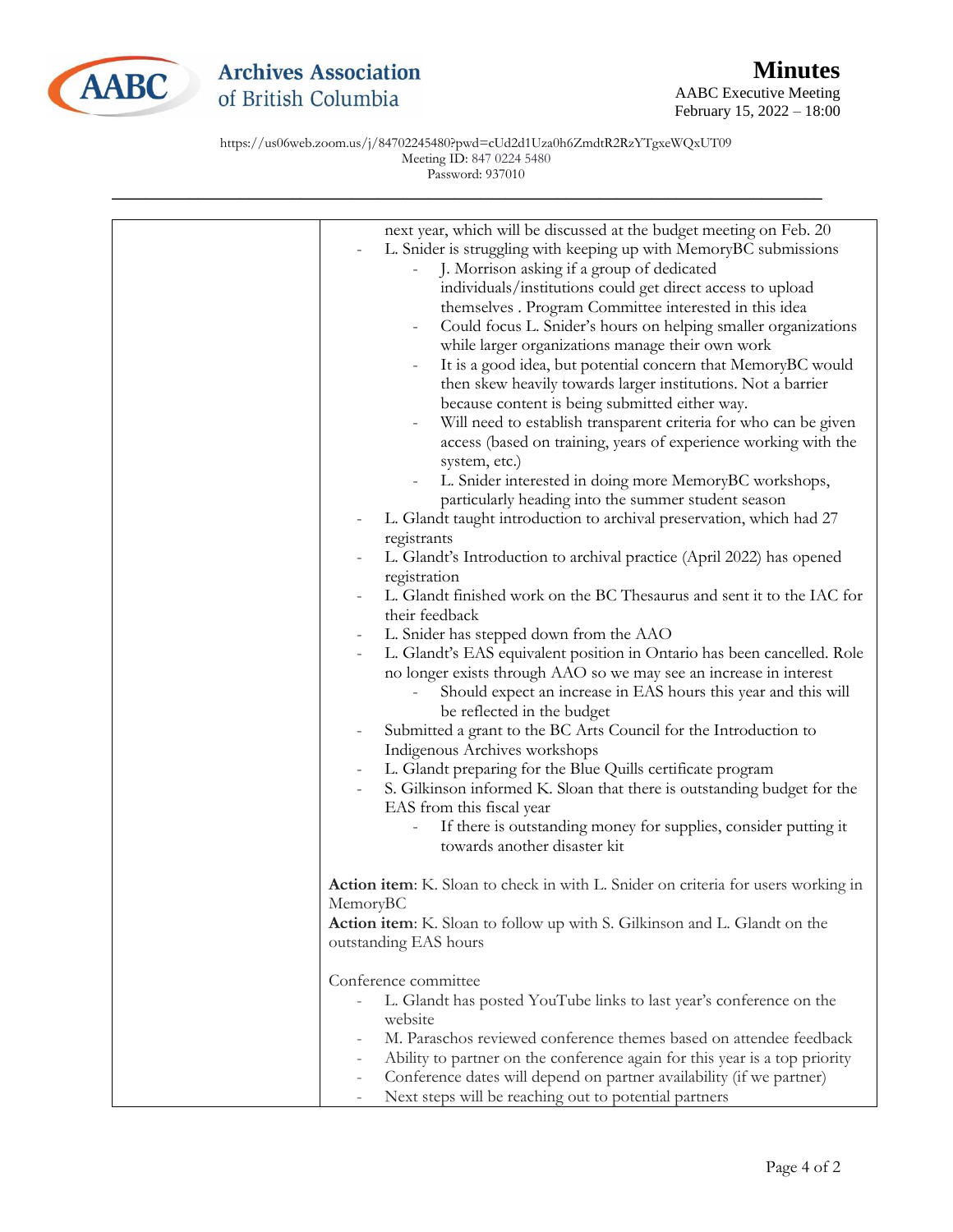

February 15, 2022 – 18:00

https://us06web.zoom.us/j/84702245480?pwd=cUd2d1Uza0h6ZmdtR2RzYTgxeWQxUT09 Meeting ID: 847 0224 5480 Password: 937010

|                                                      | (provincial/territorial associations, other regional groups, Indigenous<br>organizations)<br>ACA and ARMA conferences both in June 2022<br>Conference could be scheduled for early 2023 within the fiscal year<br>May give us a more reasonable timeline to host an in-person<br>conference<br>Could return to the model of scheduling the AGM and conference<br>together |
|------------------------------------------------------|---------------------------------------------------------------------------------------------------------------------------------------------------------------------------------------------------------------------------------------------------------------------------------------------------------------------------------------------------------------------------|
|                                                      | In 2022, could build out programming around Archives Awareness<br>Week and/or an Unconference                                                                                                                                                                                                                                                                             |
|                                                      | Action item: E. Larson to promote the conference videos through the<br>Communications committee                                                                                                                                                                                                                                                                           |
|                                                      | Meeting on Sunday February 20, 2022<br>Open to the Executive and Programs Committee<br>Meeting for Executive Budget Approval<br>Booked for Feb 23, 2022 @ 6pm                                                                                                                                                                                                             |
| 6. Treasurer &<br>Finance<br><b>Committee Report</b> | <b>Action item:</b> E. Larson to schedule and confirm with S. Gilkinson<br>Canada Helps<br>How to promote?<br>social media campaign<br>List serv                                                                                                                                                                                                                          |
|                                                      | Action item: E. Larson to share with Communications committee and L.<br>Glandt                                                                                                                                                                                                                                                                                            |